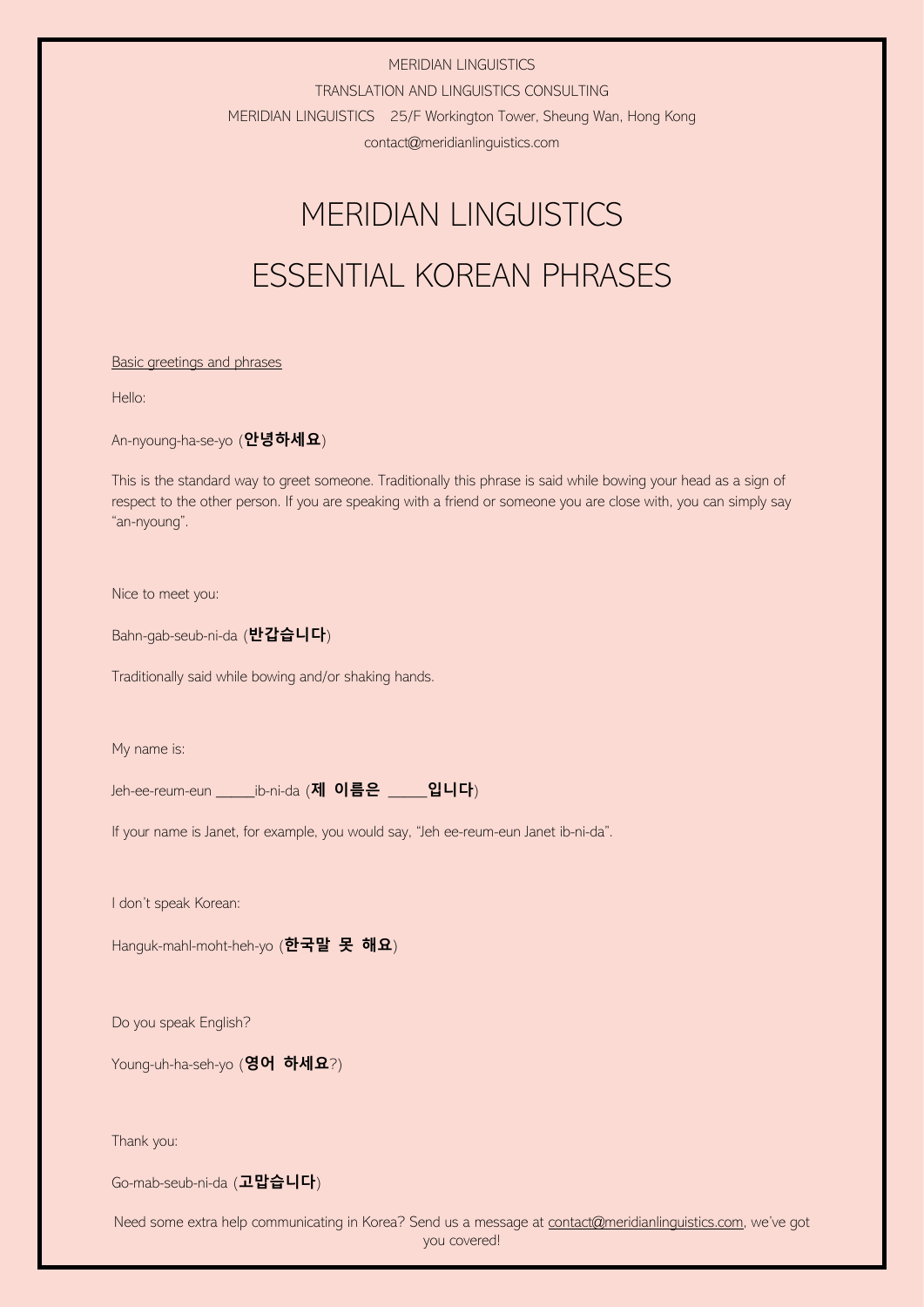#### TRANSLATION AND LINGUISTICS CONSULTING

MERIDIAN LINGUISTICS 25/F Workington Tower, Sheung Wan, Hong Kong

# contact@meridianlinguistics.com

Another way to express your thanks is by saying, "gam-sa-hab-ni-da".

You're welcome:

Cheon-mahn-eh-yo (**천만에요**)

This isn't as commonly used but if you want to be extra polite, you can say it.

I'm sorry:

Mi-an-hab-ni-da (**미안합니다**)

If you want to express deep remorse, you can say, "jweh-song-hab-ni-da".

One moment please:

Jahm-shi-mahn-yo (**잠시만요**)

Can be said if you need a minute or if you want to ask for someone's attention.

Excuse me:

Shil-leh-hab-ni-da (**실례합니다**)

A phrase you can say if you accidentally bump into someone or if you're passing someone. But don't be surprised if a Korean doesn't say anything when they bump into you, in Korea these incidents are considered a normal hazard of daily life, and not deserving of any kind of apology.

Yes/No:

Neh/Ah-nee-yo (**네**/**아니요**)

Goodbye:

An-nyoung-hee-geh-seh-yo or an-nyoung-hee-gah-seh-yo (**안녕히 계세요** or **안녕히 가세요**)

Saying goodbye is different depending on if you are leaving or the other party is leaving. If someone is leaving they will say the first sentence while the person still remaining would say the second sentence. If both parties are parting and going their respective ways, you both would say the second sentence.

See you later: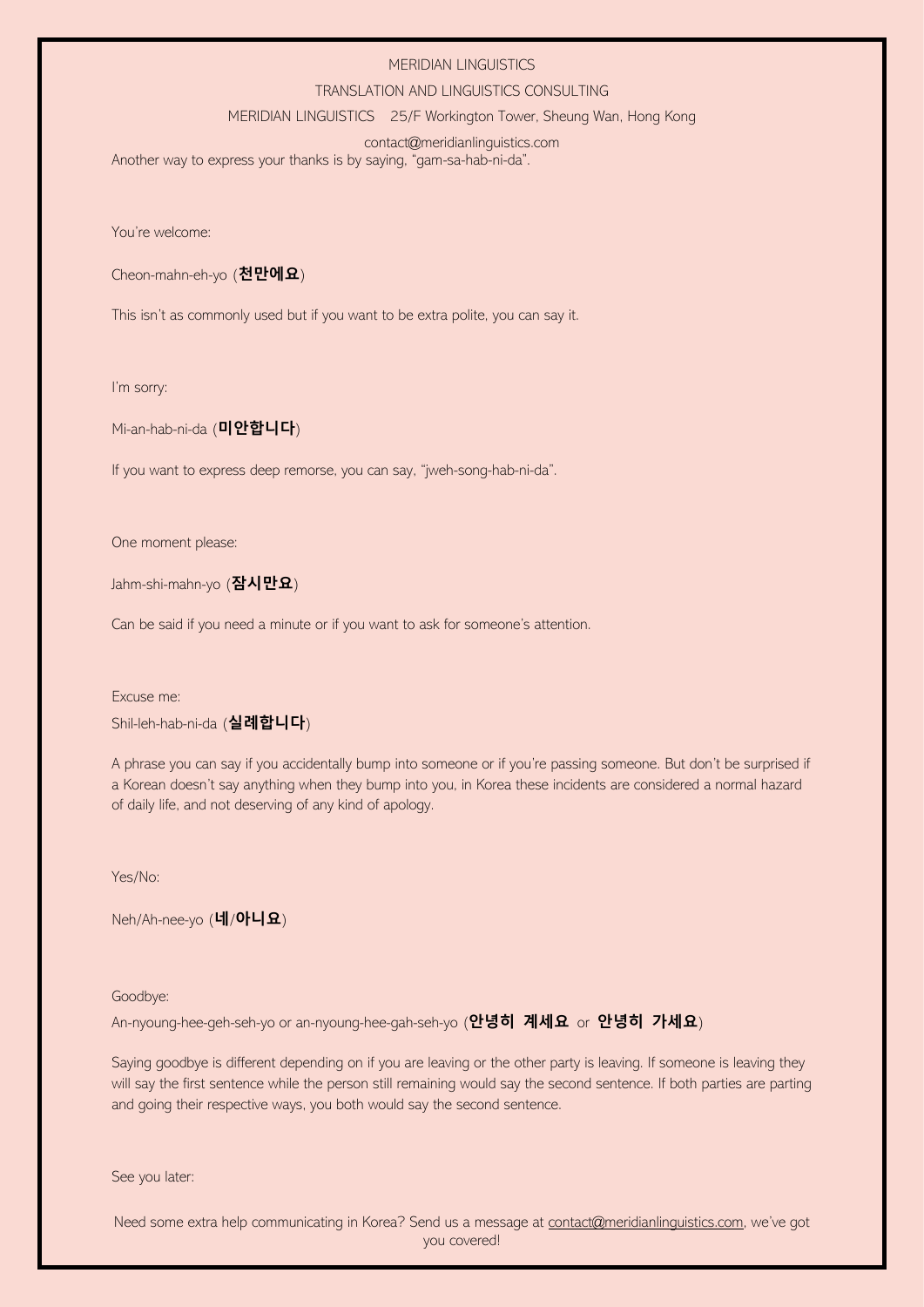#### TRANSLATION AND LINGUISTICS CONSULTING

MERIDIAN LINGUISTICS 25/F Workington Tower, Sheung Wan, Hong Kong

contact@meridianlinguistics.com

Eeh-ddah bwah-yo (**이따 봐요**)

Where is  $\frac{?}{?}$ \_\_\_\_\_\_\_\_\_ Uh-dee-eh-yo? (\_\_\_\_\_\_**어디에요**?)

If you're asking for the bathroom, for example, you would simply insert the word for bathroom (hwa-jang-shil 화장실) and say, "Hwa jang shil uh dee eh yo?"

At a restaurant:

Please give me \_\_\_\_\_\_\_\_\_\_\_: \_\_\_\_\_\_\_\_\_ joo-seh-yo (\_\_\_\_\_\_\_\_\_**주세요**)

Insert whatever you are asking for in front of the sentence. For example, "Bulgogi joo seh yo" would mean, "Please give me the bulgogi". You could also ask for water by saying, "Mool (water) joo seh yo".

Do you take reservations?:

Yeh-yak bahd-nah-yo (**예약 받나요**?)

Is this spicy?: Meh-wuh-yo? (**매워요**?)

Korean dishes can be fiery at times. If you're sensitive to spice, this is a useful phrase to know when ordering.

Please leave out  $\qquad \qquad :$ \_\_\_\_\_\_ Bbeh-joo-seh-yo (\_\_\_**빼주세요**)

Say this sentence if there are certain ingredients you do not or cannot eat. "Cheese bbeh-joo-seh-yo", for example, would mean, "please omit the cheese".

I have an allergy:

Allergy iss-uh-yo (**알레르기 있어요**)

If you want to express specifically what you are allergic to, you can say, "\_\_\_\_\_\_(insert the ingredient or food) allergy iss-suh-yo."

I'm a vegetarian: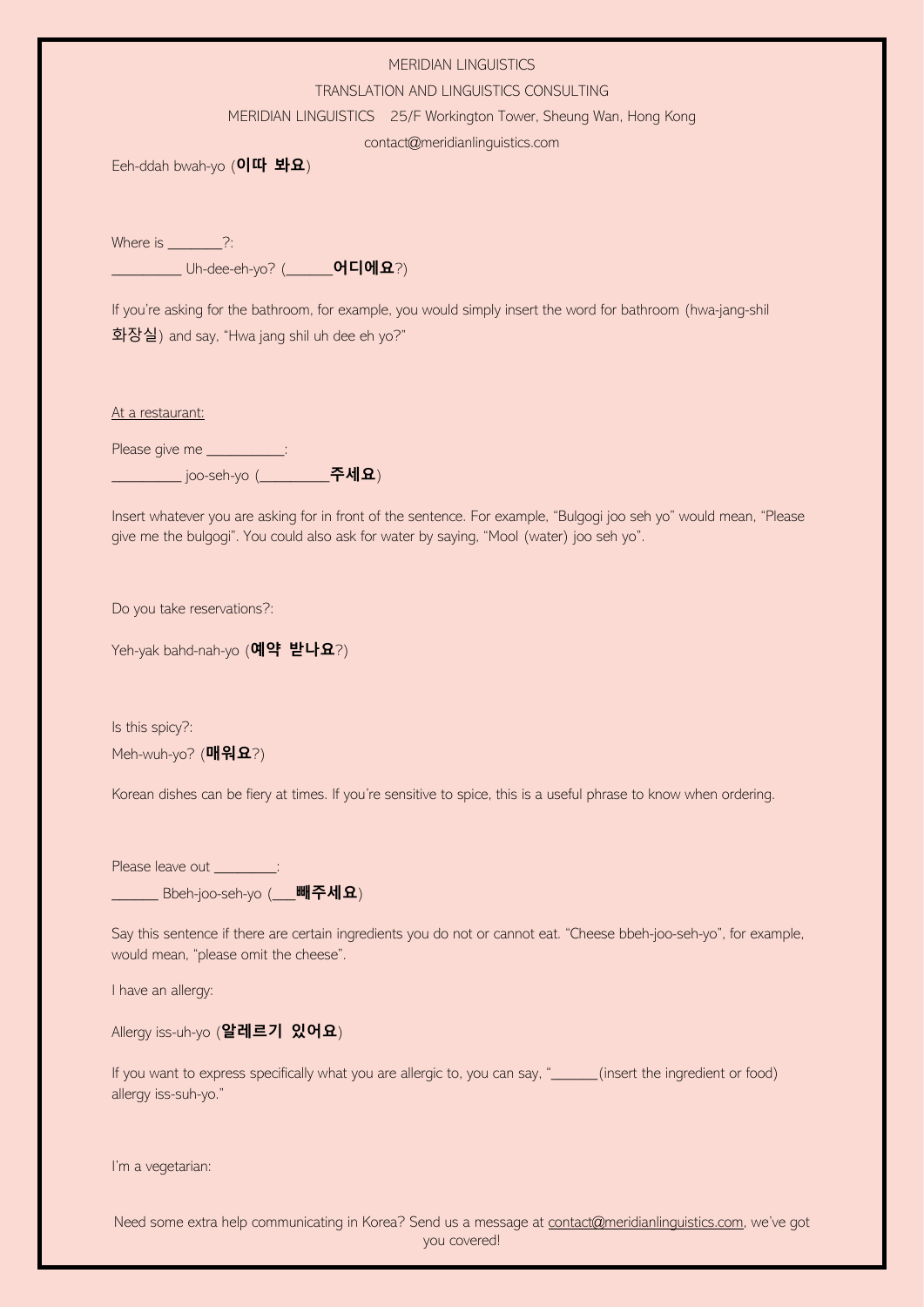### TRANSLATION AND LINGUISTICS CONSULTING

MERIDIAN LINGUISTICS 25/F Workington Tower, Sheung Wan, Hong Kong

contact@meridianlinguistics.com

Cheh-shik-joo-ee-jah eep-ni-da (**채식주의자 입니다**)

Do note that while there are plenty of vegetarian dishes in Korean cuisine, certain food like stews and soups may be made from animal-based stock.

Please give me more of \_\_\_\_\_\_ \_\_\_\_\_ duh-joo-seh-yo (\_\_\_\_\_\_\_ **더 주세요**)

One of the best things about Korean restaurants is that side dishes (called "banchan" in Korean") can be refilled at no extra cost. If you particularly like a certain side dish, say this phrase to the server.

Said before eating:

Jahl-muk-gyess-seub-ni-da (**잘 먹겠습니다**)

Literally meaning, "I will eat well", this is said before eating and has similar connotations to "bon appetit!"

Said after eating:

Jahl-mug-uss-seub-ni-da (**잘 먹었습니다**)

Literally meaning, "I ate well", this is a polite phrase to say after eating.

Please wrap this up (to-go):

Ssah-joo-seh-yo (**싸주세요**)

Use this sentence if you have leftovers from a meal that you'd like to take with you.

It's delicious:

Maht-iss-suh-yo (**맛있어요**)

I'm hungry:

Bae-go-pah-yo (**배고파요**)

I'm thirsty: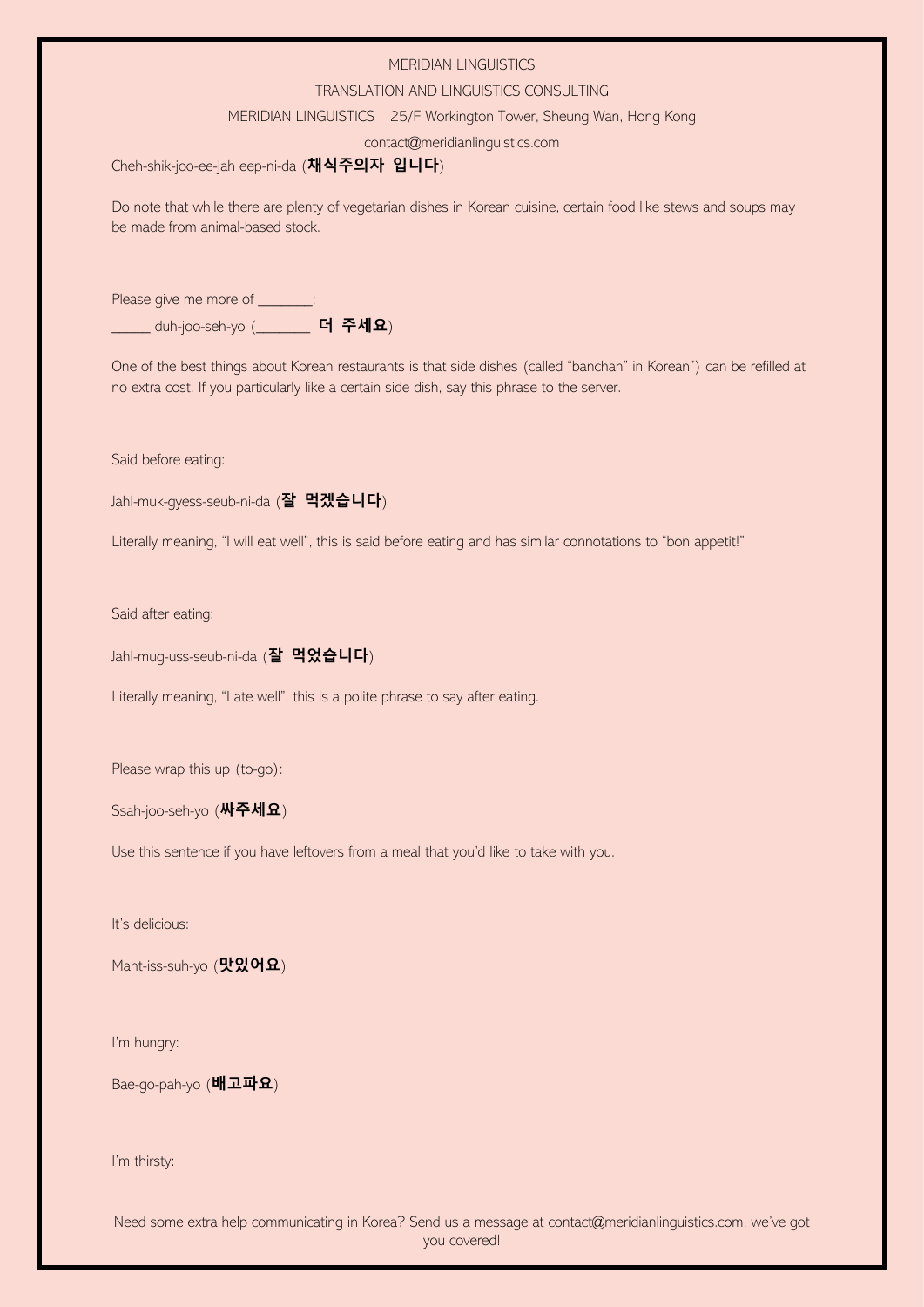#### TRANSLATION AND LINGUISTICS CONSULTING

MERIDIAN LINGUISTICS 25/F Workington Tower, Sheung Wan, Hong Kong

contact@meridianlinguistics.com

Mok-mahl-lah-yo (**목말라요**)

I'm full:

Bae-bull-luh-yo (**배불러요**)

**Shopping** 

How much is this?:

Uhl-mah-yeh-yo? (**얼마예요**?)

Do you have \_\_\_\_\_?: \_\_\_\_\_\_ iss-suh-yo?

It's too expensive:

Nuh-moo-bi-ssah-yo (**너무 비싸요**)

Do you accept credit cards?:

Card baht-nah-yo? (**카드 받나요**?)

Please give me a refund:

Hwan-bool-heh-joo-seh-yo (**환불해 주세요**)

Please give me an exchange:

Gyo-hwan-heh-joo-seh-yo (**교환해 주세요**)

Other phrases:

Please help me:

Doh-wah-joo-seh-yo (**도와 주세요**)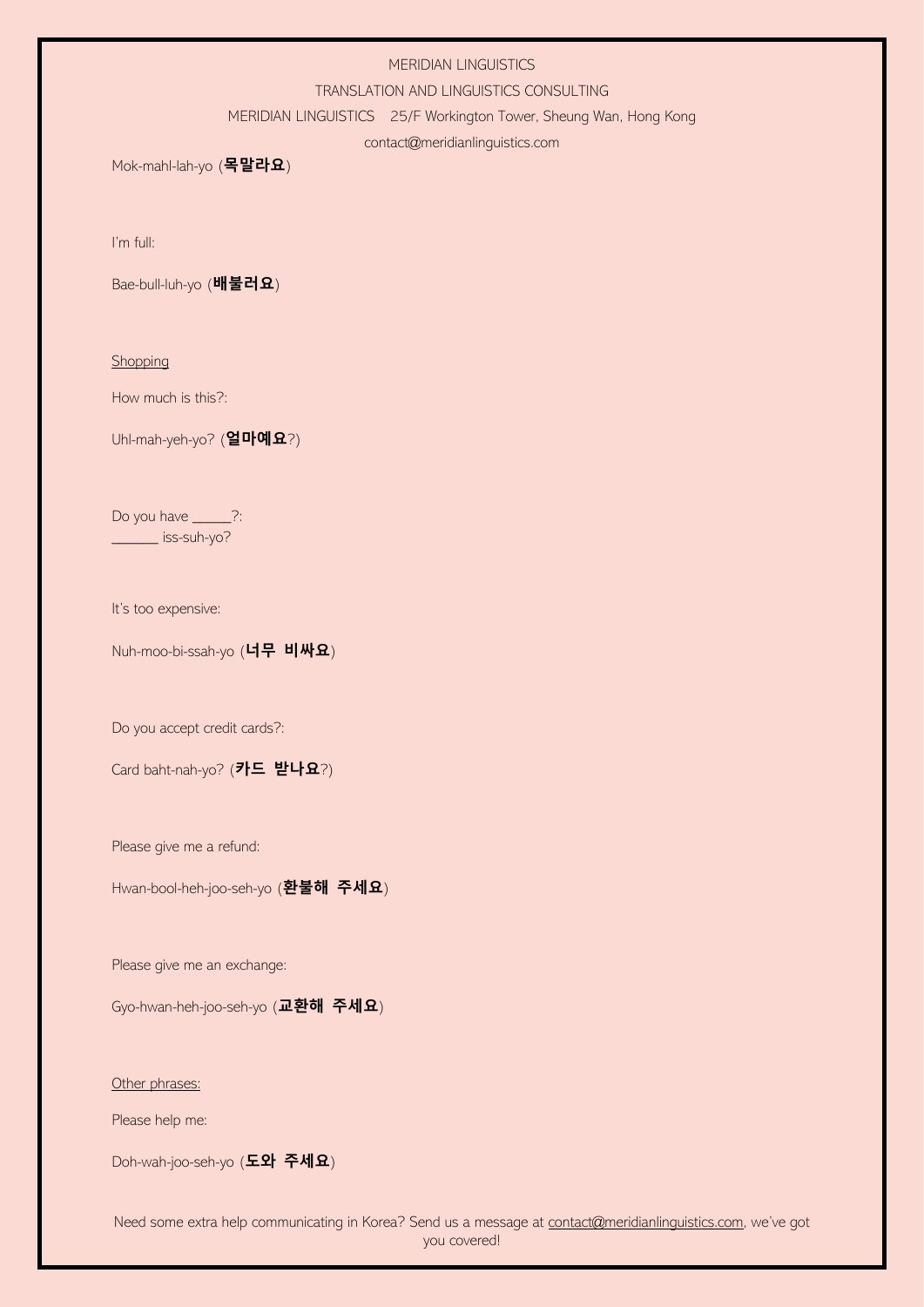#### TRANSLATION AND LINGUISTICS CONSULTING

#### MERIDIAN LINGUISTICS 25/F Workington Tower, Sheung Wan, Hong Kong

# contact@meridianlinguistics.com

I'm fine:

Gwen-chan-ah-yo (**괜찮아요**)

You can also use this phrase to ask someone if they are okay.

Please say that one more time:

Han-bun duh mahl-heh joo-seh-yo (**한번 더 말해 주세요**)

I don't understand:

Eeh-heh ahn-dweb-ni-da (**이해 안됩니다**)

Please speak slowly:

Cheon-cheon-hee mahl-hae joo-seh-yo (**천천히 말해 주세요**)

Please write it down

Jeog-uh joo-seh-yo (**적어 주세요**)

Do you have WiFi?: WiFi iss-uh-yo (**와아파이 있어요**?)

Luckily most restaurants and popular attractions in Korea have free WiFi available.

How do I get to \_\_\_\_\_\_?: \_\_\_\_\_\_ uh-dduh-geh gah-yo? (\_\_\_\_\_ **어떻게 가요**?)

When asking for directions, insert the place in front of the sentence. "Ji-ha-chul-yeok uh-dduh-geh-gah-yo?" would mean, "how do I get to the subway station."

How long does it take? Uhl-mah-nah gul-lyuh-yo? (**얼마나 걸려요**?)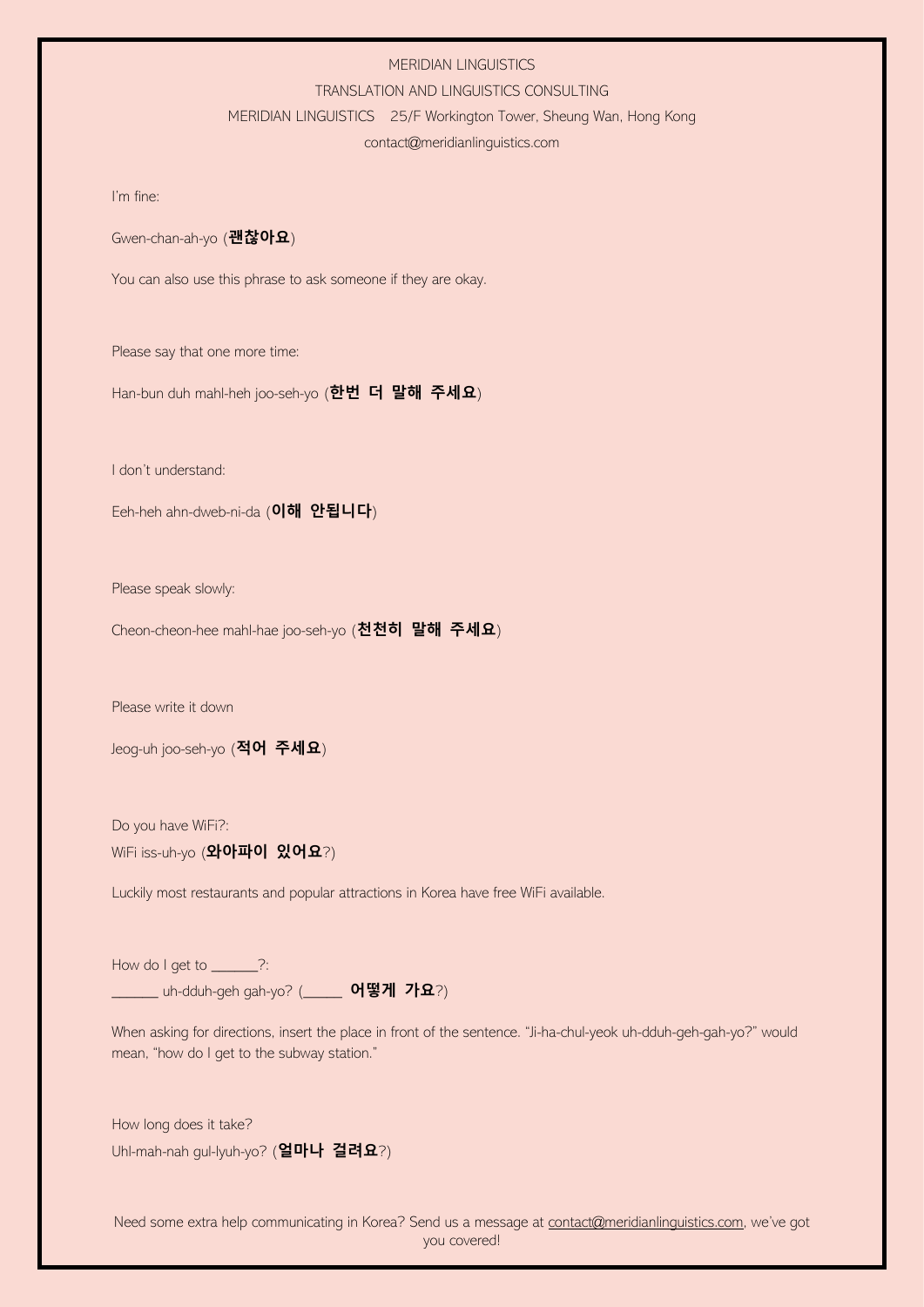## TRANSLATION AND LINGUISTICS CONSULTING

#### MERIDIAN LINGUISTICS 25/F Workington Tower, Sheung Wan, Hong Kong

contact@meridianlinguistics.com

Can be said to ask how long it takes to get somewhere or how long you have to wait for something (such as a line).

I like it/I don't like it

```
Joh-ah-yo/Shil-uh-yo (좋아요/싫어요)
```
If you want to specify what you like or don't like, insert the noun in front of the phrase. E.g- "Bulgogi joh-ah-yo" would mean, "I like bulgogi".

I'm cold/I'm hot:

Choo-wuh-yo/Duh-wuh-yo (**추워요**/**더워요**)

I'm tired:

Pee-gohn-heh-yo (**피곤해요**)

I lost my \_\_\_\_\_\_:

\_\_\_\_\_\_ il-uh-buh-ryuss-uh-yo (\_\_\_\_\_**일어버렸어요**)

Hopefully you won't have to use this phrase!

I am in pain:

Ah-puh-yo (**아퍼요**)

Another phrase you hopefully won't have to use. If you want to be specific, say where it hurts before the phrase. "Bae ah-puh-yo" would mean "my stomach hurts".

It's fun:

Jeh-mi-eess-uh-yo (**재미있어요**)

I love you:

Sarang-heh-yo (**사랑해요**)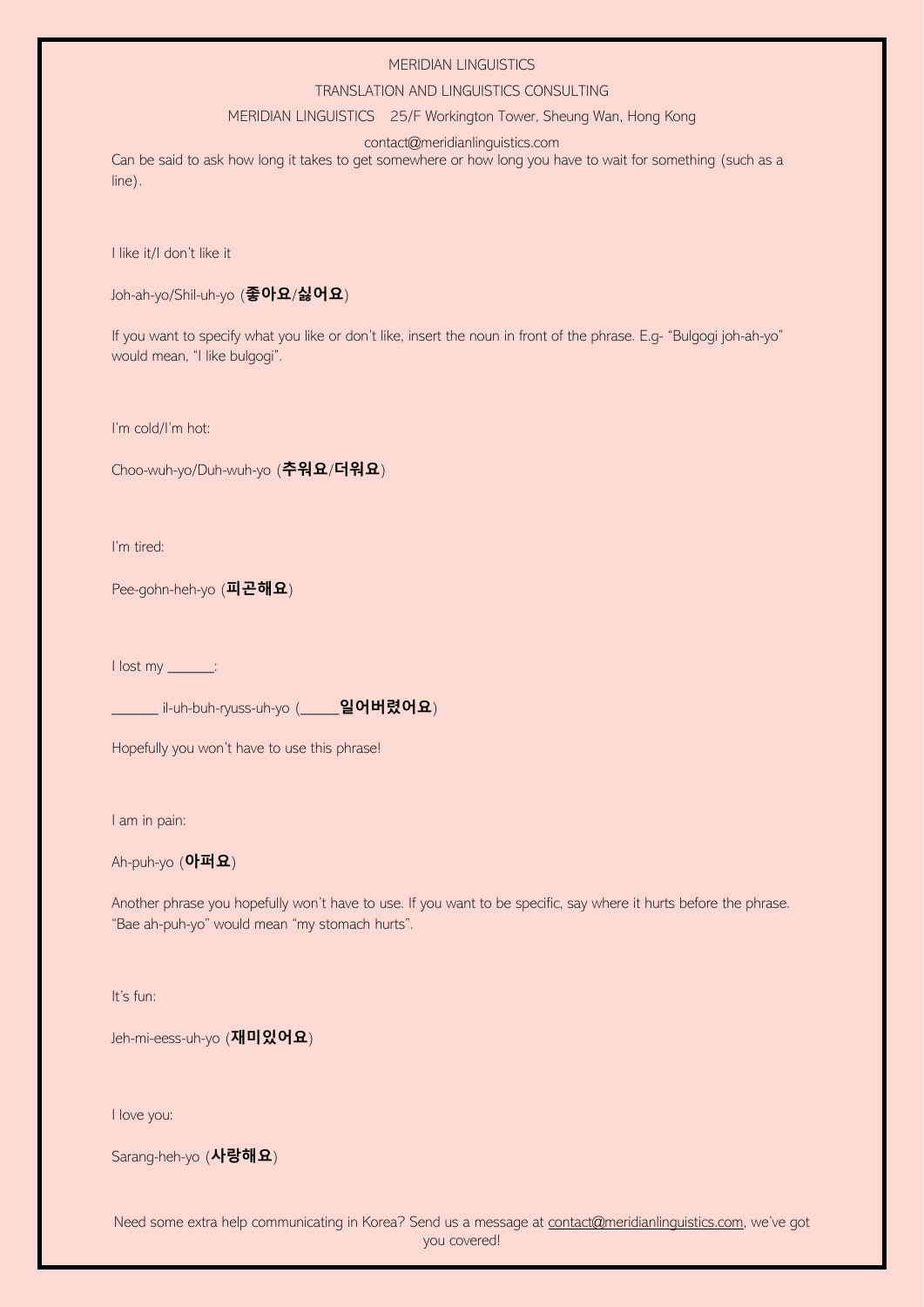#### TRANSLATION AND LINGUISTICS CONSULTING

MERIDIAN LINGUISTICS 25/F Workington Tower, Sheung Wan, Hong Kong

contact@meridianlinguistics.com

Useful vocabulary:

Subway:

Ji-ha-cheol (**지하철**). "Ji-ha-cheol-yeok" is "subway station" (**지하철역**)

Airport:

Gong-hahng (**공항**)

Bus stop:

Jeong-ryu-jang (**정류장**)

Train:

Gi-cha (**기차**). "Train station" is "gi-cha-yeok" (**기차역**)

Shop/store:

Ga-gye (**가계**)

Supermarket:

Shoo-puh (**슈퍼**)

This word is the shortened version of "supermarket"

Hospital:

Byeong-won (**병원**)

Pharmacy:

Yahk-guk (**약국**)

Medicine: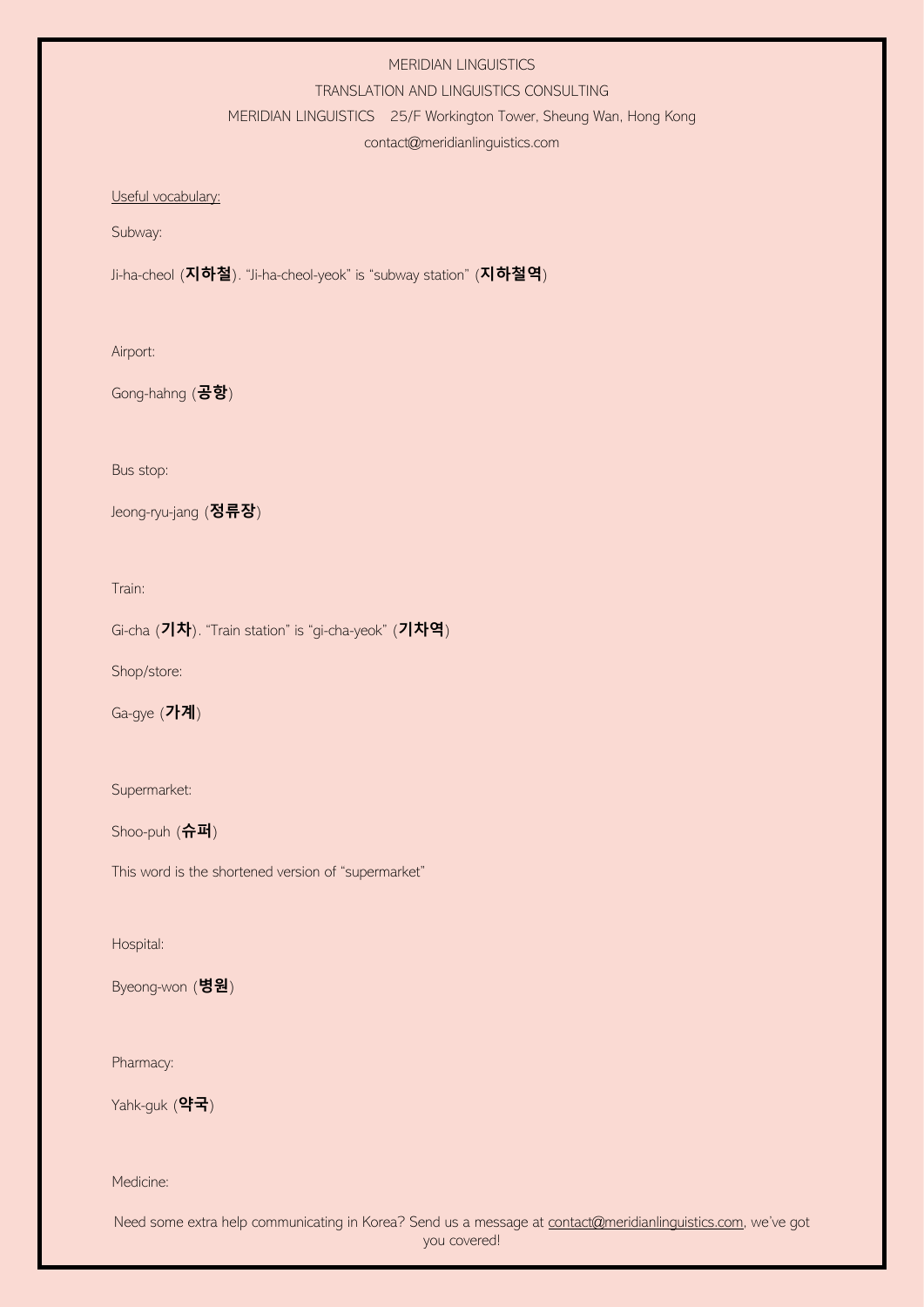#### TRANSLATION AND LINGUISTICS CONSULTING

MERIDIAN LINGUISTICS 25/F Workington Tower, Sheung Wan, Hong Kong

## contact@meridianlinguistics.com

Yahk (**약**)

Convenience store:

Pyeon-eeh-jeom (**편의점**)

Restaurant:

Shik-dahng (**식당**)

Movie theater:

Young-hwa-gwan (**영화관**)

Swimming pool:

Soo-young-jang (**수영장**)

Shopping mall:

Baek-hwa-jeom (**백화점**)

Police:

Gyeong-chahl (**경찰**)

Restroom:

Hwa-jang-shil (**화장실**)

Nursing room:

Mo-yoo-soo-yoo-shil (**모유수유실**)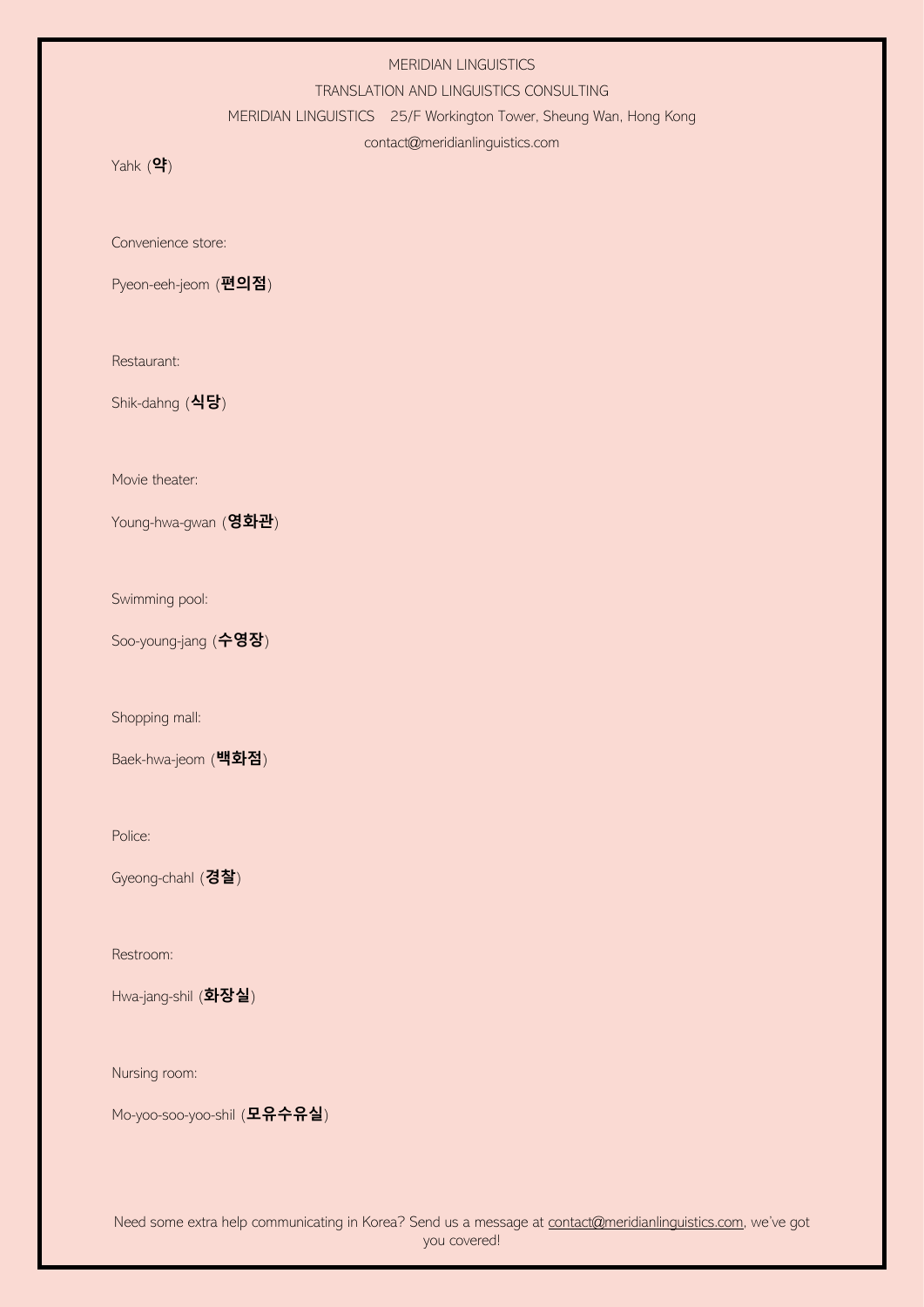#### TRANSLATION AND LINGUISTICS CONSULTING

MERIDIAN LINGUISTICS 25/F Workington Tower, Sheung Wan, Hong Kong

## contact@meridianlinguistics.com

Bank:

Eun-haeng (**은행**)

Currency exchange center:

Hwan-jeon-soh (**환전소**)

Umbrella:

Woo-sahn (**우산**)

Battery charger:

Choong-jeon-gi (**충전기**)

This/that:

Eeh-guh/juh-guh (**이거**/**저거**)

Here/there:

Yuh-gi/juh-gi (**여기**/**저기**)

Right/left:

Oh-reun-jjok/Wehn-jjok (**오른쪽**/**왼쪽**)

Up/down

Wee/ah-reh (**위**, **아래**)

Straight (direction):

Jik-jin (**직진**)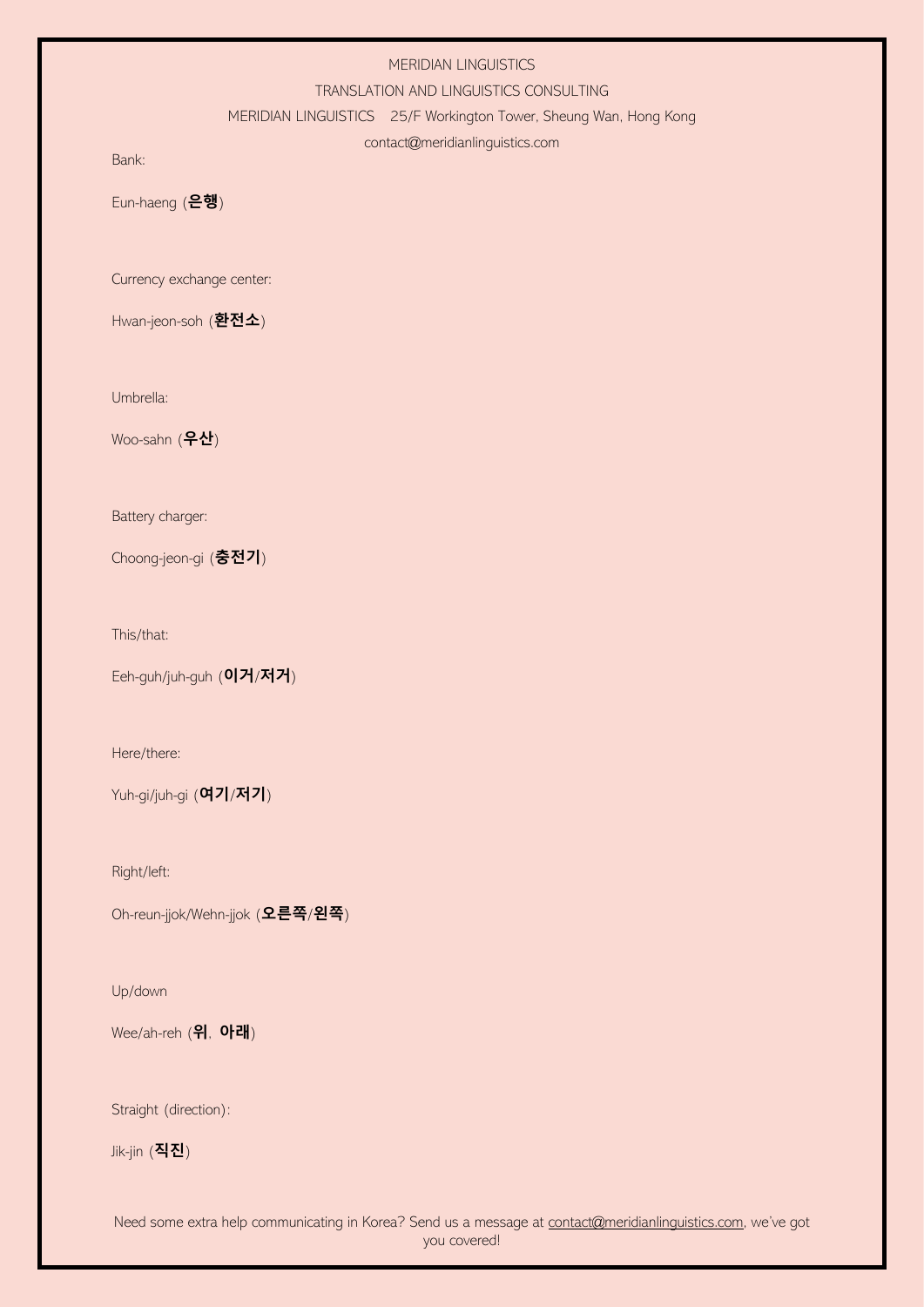#### TRANSLATION AND LINGUISTICS CONSULTING

MERIDIAN LINGUISTICS 25/F Workington Tower, Sheung Wan, Hong Kong

contact@meridianlinguistics.com

**Counting** 

- 1 Ha-na (**하나**)
- 2 Dool (**둘**)
- 3 Set (**셋**)
- 4 Net (**넷**)
- 5 Da-sut (**다섯**)
- 6 Yuh-sut (**여섯**)
- 7 Il-gop (**일곱**)
- 8 Yuh-dul (**여덟**)
- 9 Ah-hob (**아홉**)
- 10 Yul (**열**)
- 100 Baek (**백**)
- 1000 Cheon (**천**)
- 10,000 Mahn (**만**)

These numbers are used when counting or expressing things like age or sums of things.

However, things are counted different monetarily

1 Il (**일**)

2 Yi (**이**)

3 Sam (**삼**)

4 Sah (**사**)

5 Oh (**오**)

6 Yook (**육**)